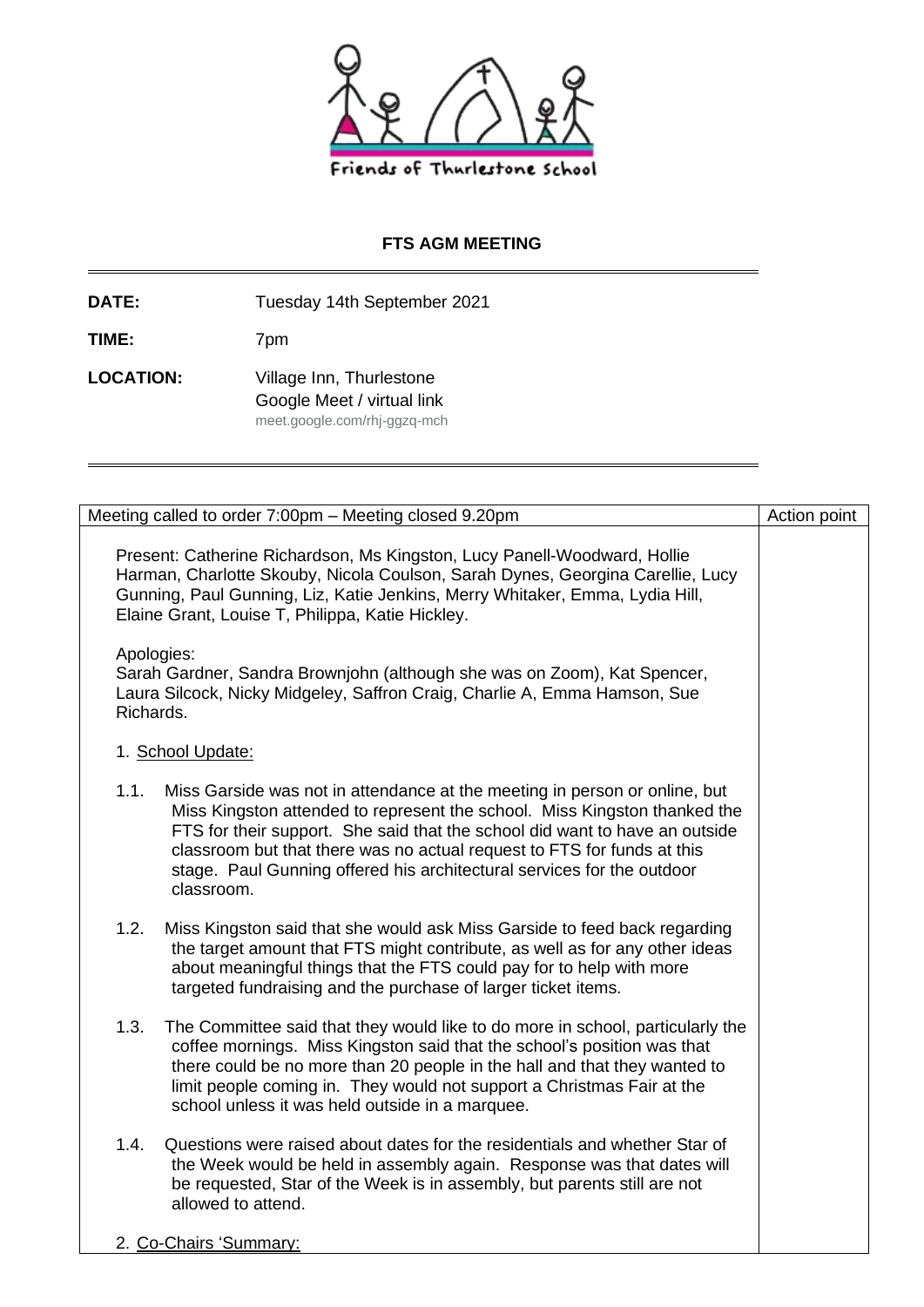Last year Miss Garside suggested that the activities of FTS be suspended due to Covid. It went ahead anyway and the FTS remains very keen to enrich the lives of the children. 2020 had obviously been a quiet year for fundraising with a very late AGM but more was hoped for this year. Last year's highlights included:

October pumpkin carving. Thurlestone Illuminations. Wise Oceans. The summer activites organised by Sarah Gardner including canoeing, coasteering and surfing.. Smartie Tubes raised £500. Bags to School collections – thank you to Lydia.

3. Positions for the Coming Year:

**Committee** 

Chair – Sarah Dynes (nominated by Merry Whitaker, seconded by Nicola Coulson). Vice Chair – Katie Hickley (nominated by Sarah Dynes, seconded by Nicola Coulson).

Treasurer – Saffron Craig (nominated by Sarah Dynes, seconded by Merry Whitaker).

Secretary - (nominated by Elaine, seconded by Sarah Dynes).

Class Reps

Sedgewell Cove – Georgina Carelli Yarmer – Sandra Brownjohn Bantham – Elaine Hanmer-Grant Butter Cove – Nicola Coulson Steeple Cove – Hollie Harman Leasfoot – Charlotte Skouby.

Activites Rep – Sarah Gardner. Social Reps – Sandra Brownjohn and Georgina Carelli. Fundraising Rep – Katie Jenkins with help from Lucy PW.

4. Suggestions for future fundraising:

Pizza van after school on Friday nights. Clothes Swap. Christmas Cards. Swoosh. 100 Club (100 places, each paying in £4 per month, each month a draw gives a winner who gets £200, with the other £200 going to FTS funds).

5. Treasurer's Report:

See attached report.

Comments on Treasurer's Report: It would be beneficial to have a more input from school on what their 'wish list' would be.

It was also felt that there needed to be a clearer understanding of what the recurrent spend should be for the following: Class money. Easter Eggs. Year Six leavers. Christmas Party. Art and Science week subsidies.